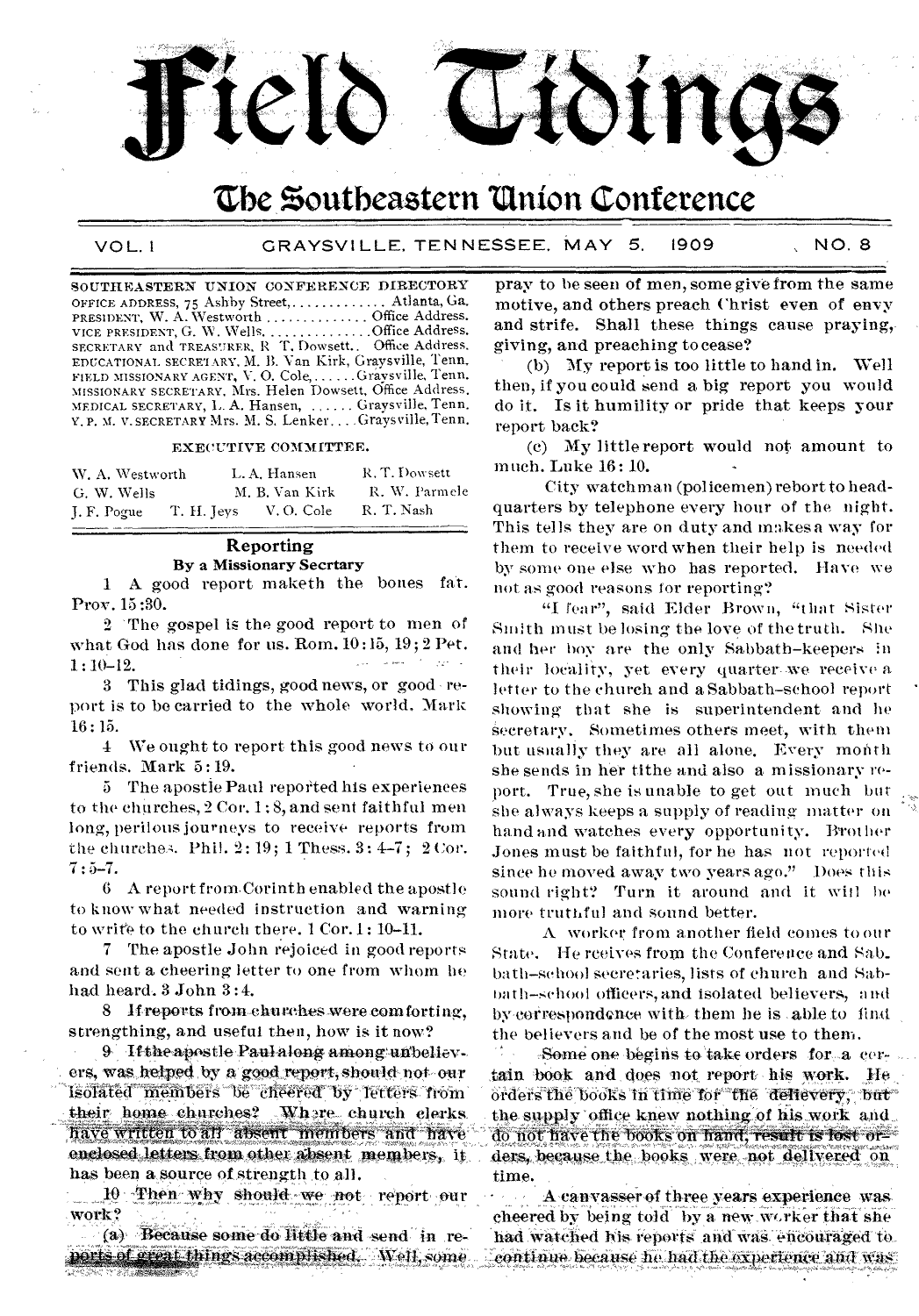putting in full time and still took fewer orders then she.-

> Think on things of good report. Phil. 4;8. A MISSIONARY SECRETARY.

### The Sign Plague

The seven last plagues are, with one exception, events which come upon the world suddenly, giving no warning of their approach. There is, as stated, one exception. One of these plagues does give previous warning of its coming, and thus becomes a herald of the other six,— the sign plague, as it may be properly called.

When the seven last plagues begin to fall, human probation will be ended. Yet in the description of the falling of these plagues, in Revelation 16, there is thrown in, seemingly out of its proper place, the admonition : "Blessed is he that watcheth and keepeth his garments". Why the admonition to watch when probation will be ended an I the cases of all, fixed for eternity? What is the-significance of this verse, in connection with the plagues?

This whole subject is taken up and is made the theme in a series of articles by Percy T. Magan, to be published in the WATCHMAN, beginning with the May numoer. This will be the long-promised series of articles on the Eastern Question. Need we say that every Seventh-Day Adventist of adult years ought to read them? They are not hastily-prepared articles; they are not what you have heard presented at campmeeting or in a lecture course, unless you have neard Frof. Magan present them ; and those who have heard him present this subject all say they want to get the articles when they appear in print. They are not new in the -sense of being contradictory to positions held by our people on this subject; but they present new matters and new thoughts, obtained from valuable authorities not accessible to the average reader.

Remember, these articles begin in the May number. They will continue probbaly through out the year. A year's subscription to THE WATCHMAN will cost you but seventy-five cents. Now please do not ask yourself whether you car afford to give seventy-five cents 'to get the WATCHMAN for a year; that is not the point. Tne question is whether you can afford to msss these articles on this important theme of present truth, and everything else in twelve issues-of the WATCHMAN, for seventy-five cents.

Do not pray to be 'excused from the feast. You will never regret having improved this opportunity. • Do it now.!

### Words of Cheer And Thanksgiving

I came to Edgefield County March 28, and I am glad that the Lord sent me here. I have

no words of discouragement at all, I have only words of good cheer, thanksgiving, and praise: the Lord is so good to me.

Dear fellow-workers, we do not praise the Lord enough. If we would praise the Lord for the blessings that He bestows  $u_k$  on us, we would not be blue or discouraged. The birds of the air are always praising God. In fact every creature that breathes except man. And the Lord has endowed man with a mind and heart to praise Him, but man often complains and doubts and becomes discouraged.

The Lord is not pleased with doubts, but He wants us to have faith, believe his promises and leave the doubts alone.

I am praising the Lord for the many blessings He is giving me.

Let us praise Him for the trials and the disappointments that come to us. We read from the Spirit of Prophecy that, if we could see the end, we would choose the things that the Lcid permitts to come to us. So when they come, let us praise Him for them. If we will keep praising the Lord we will not have time to doubt.

So take courage and praise the Lord, for we have only a few short hours left to work. The Lord says; "Pray and work, and work and pray, and the Lord will work with you." Manual for  $Canr$ *dssers, p., <sup>1</sup>1.* 

"When there is a continual reliance upon God, a-continual practice of self-denial, the workers will not sink into discouragement. They will not worry. *Ib., p., 21* 

I have never seen the people so ready to listen to this message as they are now. The Lord certainly is going to make a quick work in the earth.

Pray for me, and the people that the Lord has given me.

I am of good courage in the Lord, ane praise Him all the time.

C. L. BELUE.

### An Appeal

As secretary of the N. C. Conference I wish to request our people in the conference, especially our laborers, and church .officers, to report at least once a month to me, or to Field Tidings, incidents and experiences in connection with the work. If you do not wish to send a report to Field Tidings, at Graysville, Tenn., please send one to me, even if is short, and I will compile the reports I receive, and send, them to Field Tidings so that our people in this conference may know concerning the progress of the work here. How can they know unless you, do this.

Our Union Conference paper is our conference paper, and our part of it is what we make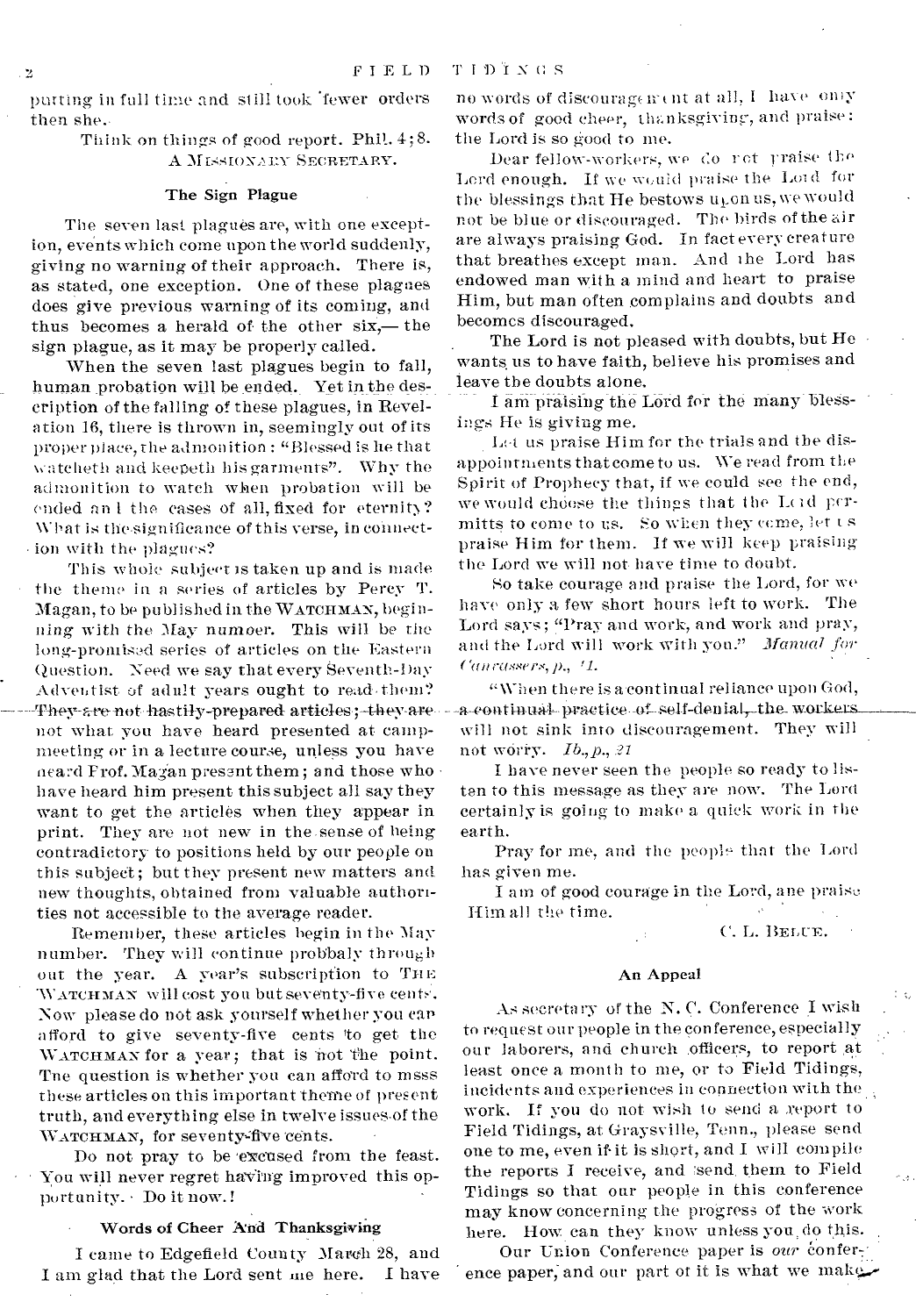X. Hyery, Interesting, encouraging and Inspir- Atlanta ing, or lacking in these features.

Let us all write and do what we can to make  $\mathbf{F}$ ield Tidings a bearer of ' $g$ ood tidings of great flow to many precious souls. Please read the article on reporting in this number, and look up all the scripture references.

### M. H. Brown.

### An Encouraging Report

.'One.of the paper workers,a young girlsays: "I thank the Lord for the privilege of once . More reporting the work I have done. I worked five hours and forty-five minutes and sold  $238$ papers.

In one place, I went into the Post Office and after selling one to the Post-Master, I asked him 4f he would ask the clerk to step to the front a minute. He replied; 'Certainly there are several persons in here, I will get them to buy,' and . he did."

There are many rich experiences in the work for those who will get out and rustle for them Let us hear from all the paper-workers as well as the book canvassers. We want your reports.

### Preparing the Way

One of our canvassers writes:— "I find that brother —— has been dolng some good work in this county without c:eati ng any prejudice. The people all speak well of him and some took 'Great LC.mtroversy' because it was so in uch like the book \_hat he sold. So you see the Lord has been pre paring the way for 'Great Controversy' through the faithful canvasser who went before me. Let every canvasser 'Thank the Lord and take courage."

"If I will let my life be a sweet savor to God perhaps the next canvasser can sell a book wher.• I prepare the way in some of my territory."

This quotation contains a very important lesson, the lesson of the power of example and influence. Let each of us be very careful to rightly represent Christ in our every day life.

We are glad to note the interest in the canvassing work throughout the state and hope to soon-see some more regular workers in this needy Iffeld. We will say, Lord, here am I send me.<br>Het as hear from you regarding the work

54 Beecher St., Atlanta, Ga.

*)koe\*/\*/1•A-*  litoria is de Gravsville<br>- Rider C.N. Narim of Cadifornia is in zelanta. arrangements having been made for him to connect with the worn in the Georgia conference. 8ister Anna Knight v illiabor for the ofered the Library is right the providege of visiting - the rice of visiting the special theory is represented to the Shevis now in Chattanooy courteb, and T found them full of

The Union Conference Building is fast near- $^{\circ}$ ing completion.

The patronage of the sanitarium is increasing. From present indications the capacity of the building will soon be taxed. Three new patients have just come in and a number of others are coming.

A Baptist minister, the pastor of. a large church a few blocks. away has engaged a room for himself and wife. They will break up housekeeping and meke their home in the sanitarium.

Amoung the guest at the sanitarium the past week were Profs. Frederick Griggs, E. A. Sutherland, W. J. Blake, brother C. C. Cristler and Mrs. N. H. Druillaid.

Prof. Griggs occupied the morning hour at the church service Sabbath morning, and also spoke to the young people in the afternoon.

Brother L. B. Randall, manager of the Eastern Brauch of the Sou. Pub. Association is on the ground, and has located his family in'one of the suburbs of the city.

# ${\rm y.\atop CUMBERL}$ AÑD

Six have recently been added to the Knoxvill church and others have begun the observance of the Sabbath.

The Mission Ridge Valley church were made happy by several additions to their church recently. Their church school is progressing nicely and they plan to continue two months longer.

The church school at Copper Ridge has closed, having continued for eight months. The brethren feel that the church school is a great factor in the salvation of their children.

A Methodist minister near Morristown has begun to keep the sabbath through reading papers and tracts loaned him by Sr. Addie Davis ono of our faithful isolated Sabbath-keepers. Bro. Maynor has just made him a visit, and found him rejoicing in Present Truth as far as he has learned it. Brother Maynor held some meetings while there, and reports several intereste.i in the Third Angel's Message. He plans to return soon and hold some more meetings...

Several new ones are keeping the Sabbath in Cleveland as a result of faithful work done by . some of the church members. The Young Pee. y are sel month, besides distributing a large number of the Gospel Sentiner.

the Sabbath near Rankins Station, where the canvassing company have been making their head-gtiagters. This is the second family this r ate,-iiii;svieStiit 4\*e-faithto' -:estei!ii.e.sse